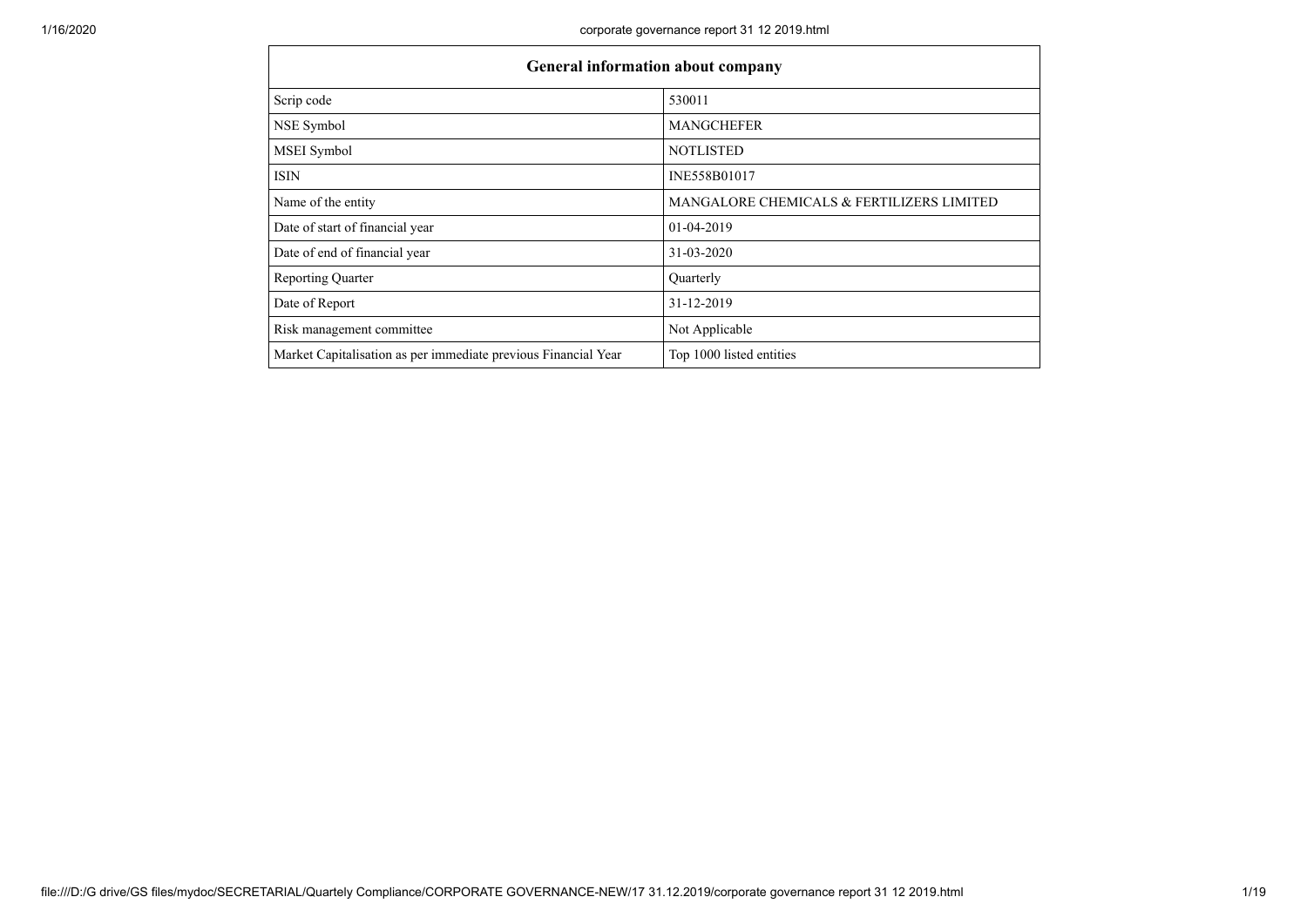|                                                                                                                                                                                                                                                                                                                                                                                                                                                                                                                                                                                                                                                                                                                                                                                                                                             | <b>Annexure I</b>                    |                                |            |                                                                                                                                                                          |                                                                                                                                                                                                            |                                      |                                             |                          |                                                                      |  |                                                          |            |    |                |              |                          |              |  |  |
|---------------------------------------------------------------------------------------------------------------------------------------------------------------------------------------------------------------------------------------------------------------------------------------------------------------------------------------------------------------------------------------------------------------------------------------------------------------------------------------------------------------------------------------------------------------------------------------------------------------------------------------------------------------------------------------------------------------------------------------------------------------------------------------------------------------------------------------------|--------------------------------------|--------------------------------|------------|--------------------------------------------------------------------------------------------------------------------------------------------------------------------------|------------------------------------------------------------------------------------------------------------------------------------------------------------------------------------------------------------|--------------------------------------|---------------------------------------------|--------------------------|----------------------------------------------------------------------|--|----------------------------------------------------------|------------|----|----------------|--------------|--------------------------|--------------|--|--|
|                                                                                                                                                                                                                                                                                                                                                                                                                                                                                                                                                                                                                                                                                                                                                                                                                                             |                                      |                                |            |                                                                                                                                                                          |                                                                                                                                                                                                            |                                      |                                             |                          | Annexure I to be submitted by listed entity on quarterly basis       |  |                                                          |            |    |                |              |                          |              |  |  |
|                                                                                                                                                                                                                                                                                                                                                                                                                                                                                                                                                                                                                                                                                                                                                                                                                                             | I. Composition of Board of Directors |                                |            |                                                                                                                                                                          |                                                                                                                                                                                                            |                                      |                                             |                          |                                                                      |  |                                                          |            |    |                |              |                          |              |  |  |
|                                                                                                                                                                                                                                                                                                                                                                                                                                                                                                                                                                                                                                                                                                                                                                                                                                             |                                      |                                |            |                                                                                                                                                                          |                                                                                                                                                                                                            |                                      |                                             |                          | Disclosure of notes on composition of board of directors explanatory |  |                                                          |            |    |                |              |                          |              |  |  |
|                                                                                                                                                                                                                                                                                                                                                                                                                                                                                                                                                                                                                                                                                                                                                                                                                                             |                                      |                                |            |                                                                                                                                                                          |                                                                                                                                                                                                            |                                      |                                             |                          |                                                                      |  | Wether the listed entity has a Regular Chairperson   Yes |            |    |                |              |                          |              |  |  |
|                                                                                                                                                                                                                                                                                                                                                                                                                                                                                                                                                                                                                                                                                                                                                                                                                                             |                                      |                                |            |                                                                                                                                                                          |                                                                                                                                                                                                            |                                      |                                             |                          |                                                                      |  | Whether Chairperson is related to MD or CEO   No         |            |    |                |              |                          |              |  |  |
| No of<br>Independent<br>No of<br>Directorship<br>Directorship<br>Whether<br>in listed<br>in listed<br>special<br>entities<br>entities<br>Tenure<br>Title<br>resolution<br>Date of<br><b>Initial Date</b><br>including<br>including<br>of<br>Date<br>Date of Re-<br>Date of<br>(Mr<br>Name of the<br>Category 2<br>Category 3<br>passed?<br>passing<br>Category 1<br>PAN<br><b>DIN</b><br>this listed<br>Sr<br>of<br>director<br>this listed<br>of<br>of directors<br>of directors<br>$\sqrt{ }$<br>of directors<br>[Refer Reg.<br>appointment<br>cessation<br>Director<br>special<br>Birth<br>entity (Refer<br>entity<br>appointment<br>(in<br>Ms)<br>$17(1A)$ of<br>resolution<br>months)<br>Regulation<br>(Refer<br>Listing<br>$17A$ of<br>Regulation<br>Regulations]<br>Listing<br>$17A(1)$ of<br>Regulations)<br>Listing<br>Regulations |                                      |                                |            | Number of<br>memberships<br>in Audit/<br>Stakeholder<br>Committee(s)<br>including this<br>listed entity<br>(Refer<br>Regulation<br>$26(1)$ of<br>Listing<br>Regulations) | No of post<br>of<br>Chairperson<br>in Audit/<br>Stakeholder<br>Committee<br>neld in listed<br>entities<br>including<br>this listed<br>entity (Refer<br>Regulation<br>$26(1)$ of<br>Listing<br>Regulations) | Notes for<br>not<br>providing<br>PAN | Notes for<br>not<br>providing<br><b>DIN</b> |                          |                                                                      |  |                                                          |            |    |                |              |                          |              |  |  |
|                                                                                                                                                                                                                                                                                                                                                                                                                                                                                                                                                                                                                                                                                                                                                                                                                                             | Mr                                   | <b>ARUN</b><br><b>DUGGAL</b>   | AEJPD7754D | 00024262                                                                                                                                                                 | Non-<br>Executive -<br>Independent<br>Director                                                                                                                                                             | Chairperson                          | Shareholder<br>Director                     | $01 -$<br>$10-$<br>1946  | NA                                                                   |  | 29-09-2015                                               | 19-10-2015 | 60 | $\Omega$       | 3            | $\overline{\phantom{0}}$ | $\Omega$     |  |  |
| 2                                                                                                                                                                                                                                                                                                                                                                                                                                                                                                                                                                                                                                                                                                                                                                                                                                           | Mr                                   | N SURESH<br><b>KRISHNAN</b>    | AALPK2725K | 00021965                                                                                                                                                                 | Executive<br>Director                                                                                                                                                                                      | Not<br>Applicable                    | MD                                          | $03 -$<br>$06 -$<br>1964 | <b>NA</b>                                                            |  | 29-09-2015                                               | 01-01-2016 |    | 5              | $\mathbf{0}$ | 6                        |              |  |  |
| $\mathbf{3}$                                                                                                                                                                                                                                                                                                                                                                                                                                                                                                                                                                                                                                                                                                                                                                                                                                | Mr                                   | <b>AKSHAY</b><br><b>PODDAR</b> | AFUPP0096C | 00008686                                                                                                                                                                 | Non-<br>Executive -<br>Non<br>Independent<br>Director                                                                                                                                                      | Not<br>Applicable                    |                                             | $20 -$<br>$07 -$<br>1976 | NA                                                                   |  | 29-09-2015                                               | 29-09-2015 |    | $\overline{5}$ | $\mathbf{0}$ | 2                        | $\mathbf{1}$ |  |  |
| 4                                                                                                                                                                                                                                                                                                                                                                                                                                                                                                                                                                                                                                                                                                                                                                                                                                           | Mr                                   | D A<br>PRASANNA                | AAGPP4040F | 0025337                                                                                                                                                                  | Non-<br>Executive -<br>Independent<br>Director                                                                                                                                                             | Not<br>Applicable                    | Shareholder<br>Director                     | $03 -$<br>$10-$<br>1948  | <b>NA</b>                                                            |  | 06-05-2016                                               | 06-05-2016 | 60 | $\Omega$       | $\mathbf{1}$ |                          |              |  |  |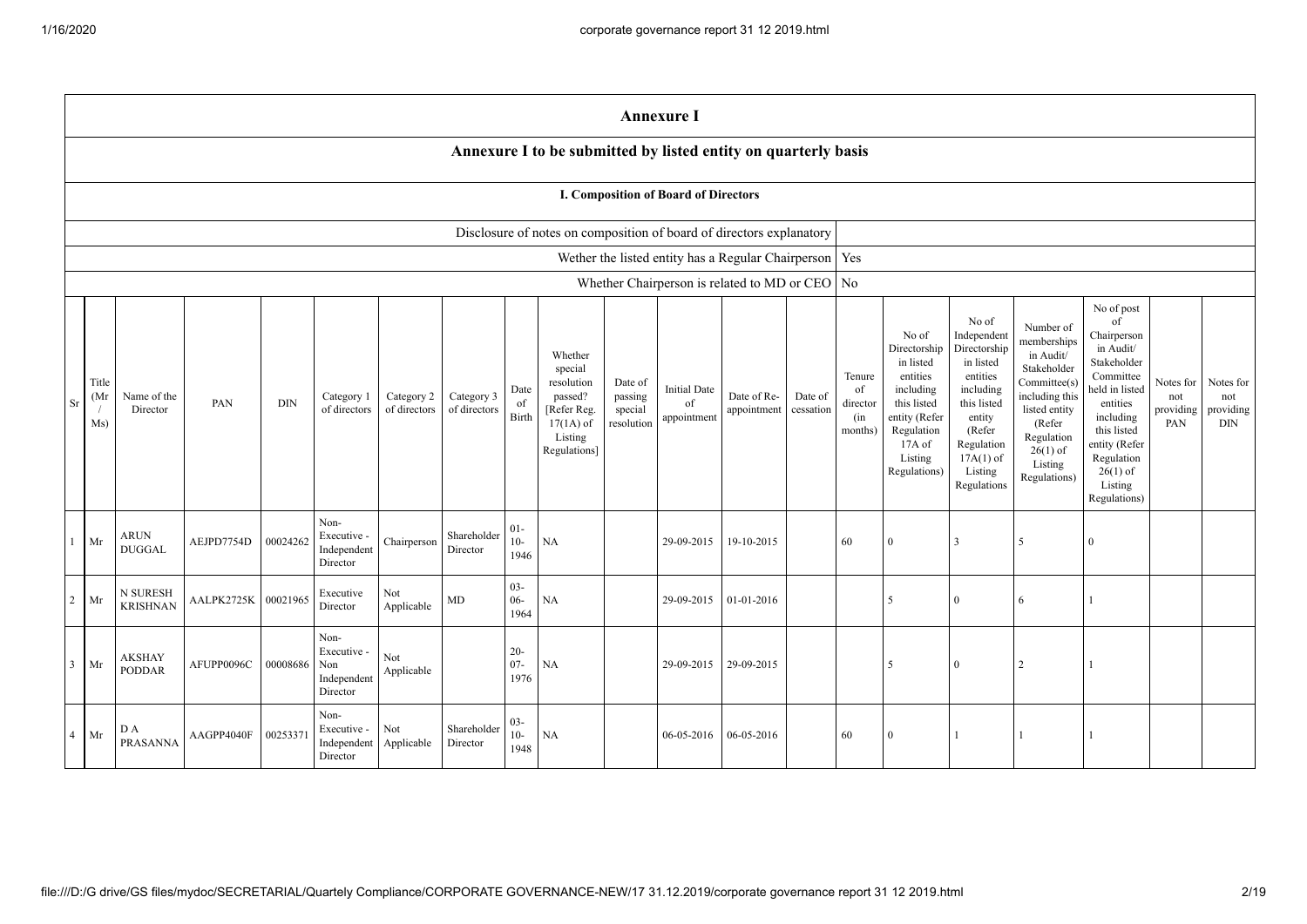|             |                     |                                               |                     |            |                                                       |                               |                            |                          | <b>I. Composition of Board of Directors</b>                                                          |                                             |                                          |                            |                      |                                            |                                                                                                                                                |                                                                                                                                                                      |                                                                                                                                                                          |                                                                                                                                                             |
|-------------|---------------------|-----------------------------------------------|---------------------|------------|-------------------------------------------------------|-------------------------------|----------------------------|--------------------------|------------------------------------------------------------------------------------------------------|---------------------------------------------|------------------------------------------|----------------------------|----------------------|--------------------------------------------|------------------------------------------------------------------------------------------------------------------------------------------------|----------------------------------------------------------------------------------------------------------------------------------------------------------------------|--------------------------------------------------------------------------------------------------------------------------------------------------------------------------|-------------------------------------------------------------------------------------------------------------------------------------------------------------|
|             |                     |                                               |                     |            |                                                       |                               |                            |                          | Disclosure of notes on composition of board of directors explanatory                                 |                                             |                                          |                            |                      |                                            |                                                                                                                                                |                                                                                                                                                                      |                                                                                                                                                                          |                                                                                                                                                             |
|             |                     |                                               |                     |            |                                                       |                               |                            |                          | Wether the listed entity has a Regular Chairperson                                                   |                                             |                                          |                            |                      |                                            |                                                                                                                                                |                                                                                                                                                                      |                                                                                                                                                                          |                                                                                                                                                             |
| Sr          | Title<br>(Mı<br>Ms) | Name of the<br>Director                       | PAN                 | <b>DIN</b> | Category 1<br>of directors                            | Category 2<br>of<br>directors | Category 3<br>of directors | Date<br>of<br>Birth      | Whether<br>special<br>resolution<br>passed?<br>[Refer Reg.<br>$17(1A)$ of<br>Listing<br>Regulations] | Date of<br>passing<br>special<br>resolution | <b>Initial Date</b><br>of<br>appointment | Date of Re-<br>appointment | Date of<br>cessation | Tenure<br>of<br>director<br>(in<br>months) | No of<br>Directorship<br>in listed<br>entities<br>including<br>this listed<br>entity (Refer<br>Regulation<br>17A of<br>Listing<br>Regulations) | No of<br>Independent<br>Directorship<br>in listed<br>entities<br>including<br>this listed<br>entity<br>(Refer<br>Regulation<br>$17A(1)$ of<br>Listing<br>Regulations | Number of<br>memberships<br>in Audit/<br>Stakeholder<br>Committee(s)<br>including this<br>listed entity<br>(Refer<br>Regulation<br>$26(1)$ of<br>Listing<br>Regulations) | No of<br>of<br>Chairp<br>in Au<br>Stakeh <sub>®</sub><br>Comm<br>held in<br>entiti<br>includ<br>this lis<br>entity (<br>Regula<br>26(1)<br>Listi<br>Regulat |
| $5^{\circ}$ | Mr                  | <b>SUNIL</b><br><b>SETHY</b>                  | ABTPS5430L          | 00244104   | Non-<br>Executive -<br>Non<br>Independent<br>Director | Not<br>Applicable             |                            | $27 -$<br>$03 -$<br>1951 | NA                                                                                                   |                                             | 29-07-2017                               | 29-07-2017                 |                      |                                            | $\overline{c}$                                                                                                                                 | $\theta$                                                                                                                                                             |                                                                                                                                                                          |                                                                                                                                                             |
| 6           | Mr                  | $\mathbf K$<br><b>PRABHAKAR</b><br><b>RAO</b> | AALPR0847D          | 00898513   | Executive<br>Director                                 | Not<br>Applicable             |                            | $02 -$<br>$07 -$<br>1955 | NA                                                                                                   |                                             | 01-08-2017                               | 01-08-2017                 |                      |                                            |                                                                                                                                                | $\theta$                                                                                                                                                             | $\theta$                                                                                                                                                                 | $\Omega$                                                                                                                                                    |
| $\tau$      | Mrs                 | <b>RITA MENON</b>                             | AGBPM3708N 00064714 |            | Non-<br>Executive -<br>Independent<br>Director        | Not<br>Applicable             | Shareholder<br>Director    | $25 - 12 - 12$<br>1951   | NA                                                                                                   |                                             | 29-07-2017                               | 29-07-2017                 |                      | 36                                         | $\Omega$                                                                                                                                       |                                                                                                                                                                      | $\overline{4}$                                                                                                                                                           |                                                                                                                                                             |
| 8           | Mr                  | <b>DIPANKAR</b><br><b>CHATTERJI</b>           | ACLPC0912G          | 00031256   | Non-<br>Executive -<br>Independent<br>Director        | Not<br>Applicable             | Shareholder<br>Director    | $23 -$<br>$08 -$<br>1948 | NA                                                                                                   |                                             | 14-05-2019                               | 14-05-2019                 |                      | 36                                         | $\Omega$                                                                                                                                       | .5                                                                                                                                                                   | 3                                                                                                                                                                        |                                                                                                                                                             |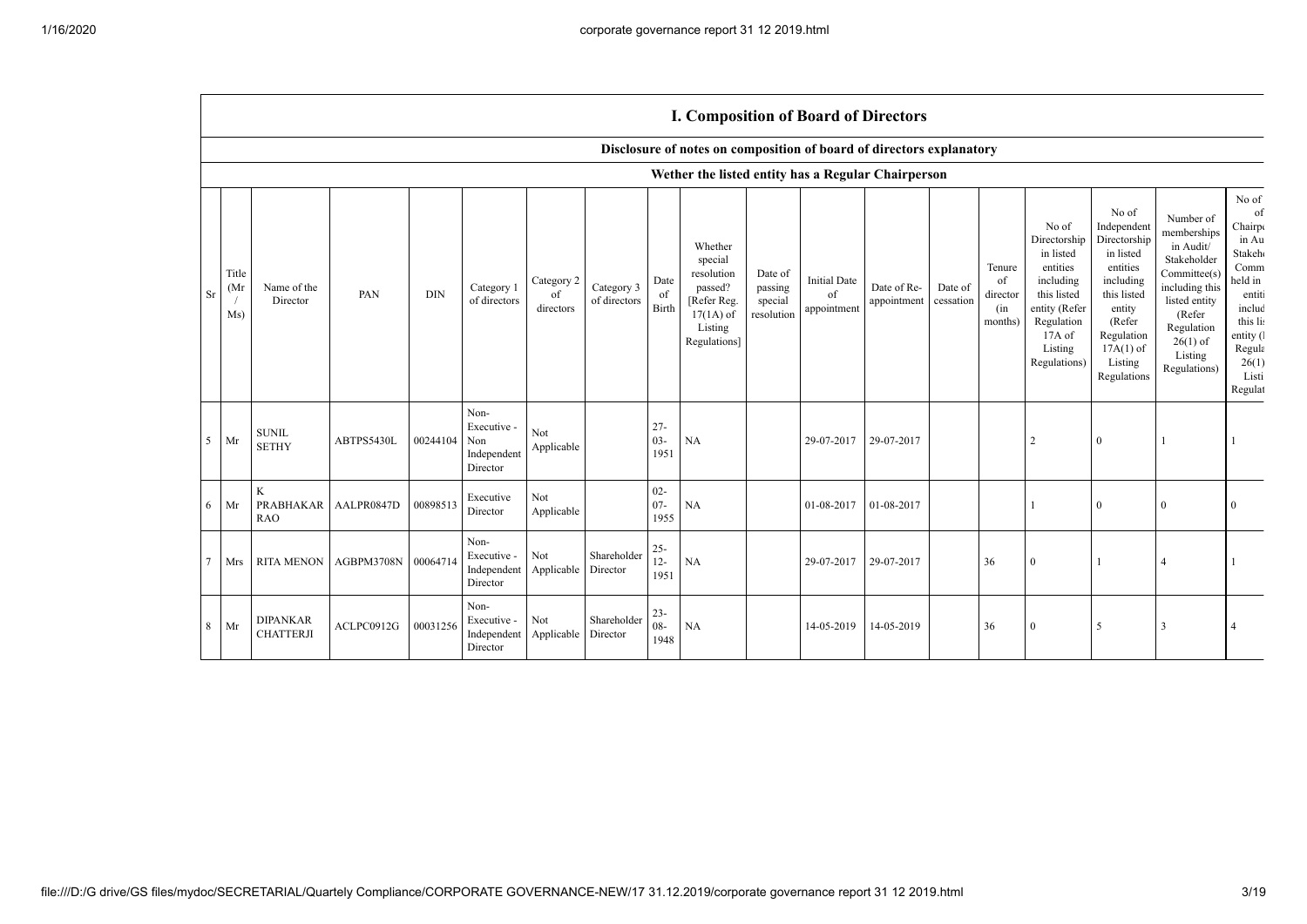|           |                      |                                                                      |            |            |                                                           |                               |                            |                          |                                                                                                      |                                             |                                          | <b>I. Composition of Board of Directors</b> |                      |                                            |                                                                                                                                                |                                                                                                                                                                      |                                                                                                                                                                          |                                                                                                                                                                                                            |
|-----------|----------------------|----------------------------------------------------------------------|------------|------------|-----------------------------------------------------------|-------------------------------|----------------------------|--------------------------|------------------------------------------------------------------------------------------------------|---------------------------------------------|------------------------------------------|---------------------------------------------|----------------------|--------------------------------------------|------------------------------------------------------------------------------------------------------------------------------------------------|----------------------------------------------------------------------------------------------------------------------------------------------------------------------|--------------------------------------------------------------------------------------------------------------------------------------------------------------------------|------------------------------------------------------------------------------------------------------------------------------------------------------------------------------------------------------------|
|           |                      | Disclosure of notes on composition of board of directors explanatory |            |            |                                                           |                               |                            |                          |                                                                                                      |                                             |                                          |                                             |                      |                                            |                                                                                                                                                |                                                                                                                                                                      |                                                                                                                                                                          |                                                                                                                                                                                                            |
|           |                      | Wether the listed entity has a Regular Chairperson                   |            |            |                                                           |                               |                            |                          |                                                                                                      |                                             |                                          |                                             |                      |                                            |                                                                                                                                                |                                                                                                                                                                      |                                                                                                                                                                          |                                                                                                                                                                                                            |
| <b>Sr</b> | Title<br>(Mr)<br>Ms) | Name of<br>the<br>Director                                           | PAN        | <b>DIN</b> | Category 1<br>of directors                                | Category 2<br>of<br>directors | Category 3<br>of directors | Date<br>of<br>Birth      | Whether<br>special<br>resolution<br>passed?<br>[Refer Reg.<br>$17(1A)$ of<br>Listing<br>Regulations] | Date of<br>passing<br>special<br>resolution | <b>Initial Date</b><br>of<br>appointment | Date of Re-<br>appointment                  | Date of<br>cessation | Tenure<br>of<br>director<br>(in<br>months) | No of<br>Directorship<br>in listed<br>entities<br>including<br>this listed<br>entity (Refer<br>Regulation<br>17A of<br>Listing<br>Regulations) | No of<br>Independent<br>Directorship<br>in listed<br>entities<br>including<br>this listed<br>entity<br>(Refer<br>Regulation<br>$17A(1)$ of<br>Listing<br>Regulations | Number of<br>memberships<br>in Audit/<br>Stakeholder<br>Committee(s)<br>including this<br>listed entity<br>(Refer<br>Regulation<br>$26(1)$ of<br>Listing<br>Regulations) | No of post<br>of<br>Chairperson<br>in Audit/<br>Stakeholder<br>Committee<br>held in listed<br>entities<br>including<br>this listed<br>entity (Refer<br>Regulation<br>$26(1)$ of<br>Listing<br>Regulations) |
| 9         | Mr                   | <b>SHASHI</b><br><b>KANT</b><br><b>SHARMA</b>                        | AAAPS2188M | 03281847   | Non-<br>Executive -<br>Independent Applicable<br>Director | Not                           | Shareholder<br>Director    | $25 -$<br>$09 -$<br>1952 | <b>NA</b>                                                                                            |                                             | 12-08-2019                               | 12-08-2019                                  |                      | 36                                         | $\Omega$                                                                                                                                       |                                                                                                                                                                      |                                                                                                                                                                          |                                                                                                                                                                                                            |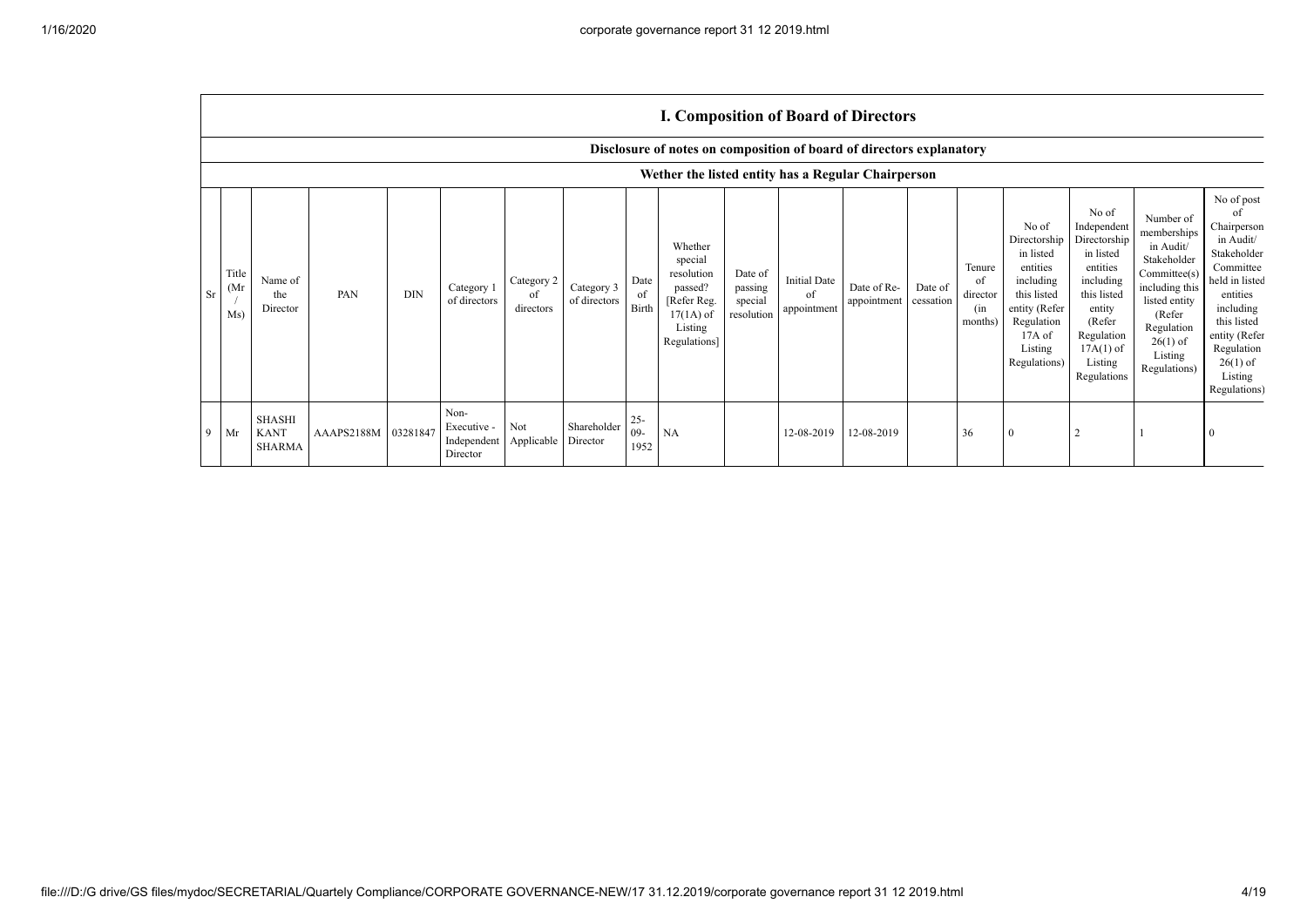|                | <b>Audit Committee Details</b> |                                     |                                                       |                            |                        |                      |         |
|----------------|--------------------------------|-------------------------------------|-------------------------------------------------------|----------------------------|------------------------|----------------------|---------|
|                |                                |                                     | Whether the Audit Committee has a Regular Chairperson |                            | Yes                    |                      |         |
| Sr             | <b>DIN</b><br>Number           | Name of Committee<br>members        | Category 1 of directors                               | Category 2 of<br>directors | Date of<br>Appointment | Date of<br>Cessation | Remarks |
|                | 00031256                       | <b>DIPANKAR</b><br><b>CHATTERJI</b> | Non-Executive - Independent<br>Director               | Chairperson                | 14-05-2019             |                      |         |
| $\overline{2}$ | 00064714                       | <b>RITA MENON</b>                   | Non-Executive - Independent<br>Director               | Member                     | 14-05-2019             |                      |         |
| 3              | 00253371                       | <b>DA PRASANNA</b>                  | Non-Executive - Independent<br>Director               | Member                     | 06-05-2016             |                      |         |
| 4              | 00024262                       | <b>ARUN DUGGAL</b>                  | Non-Executive - Independent<br>Director               | Member                     | 22-02-2016             |                      |         |
| 5              | 00244104                       | <b>SUNIL SETHY</b>                  | Non-Executive - Non<br><b>Independent Director</b>    | Member                     | 29-07-2017             |                      |         |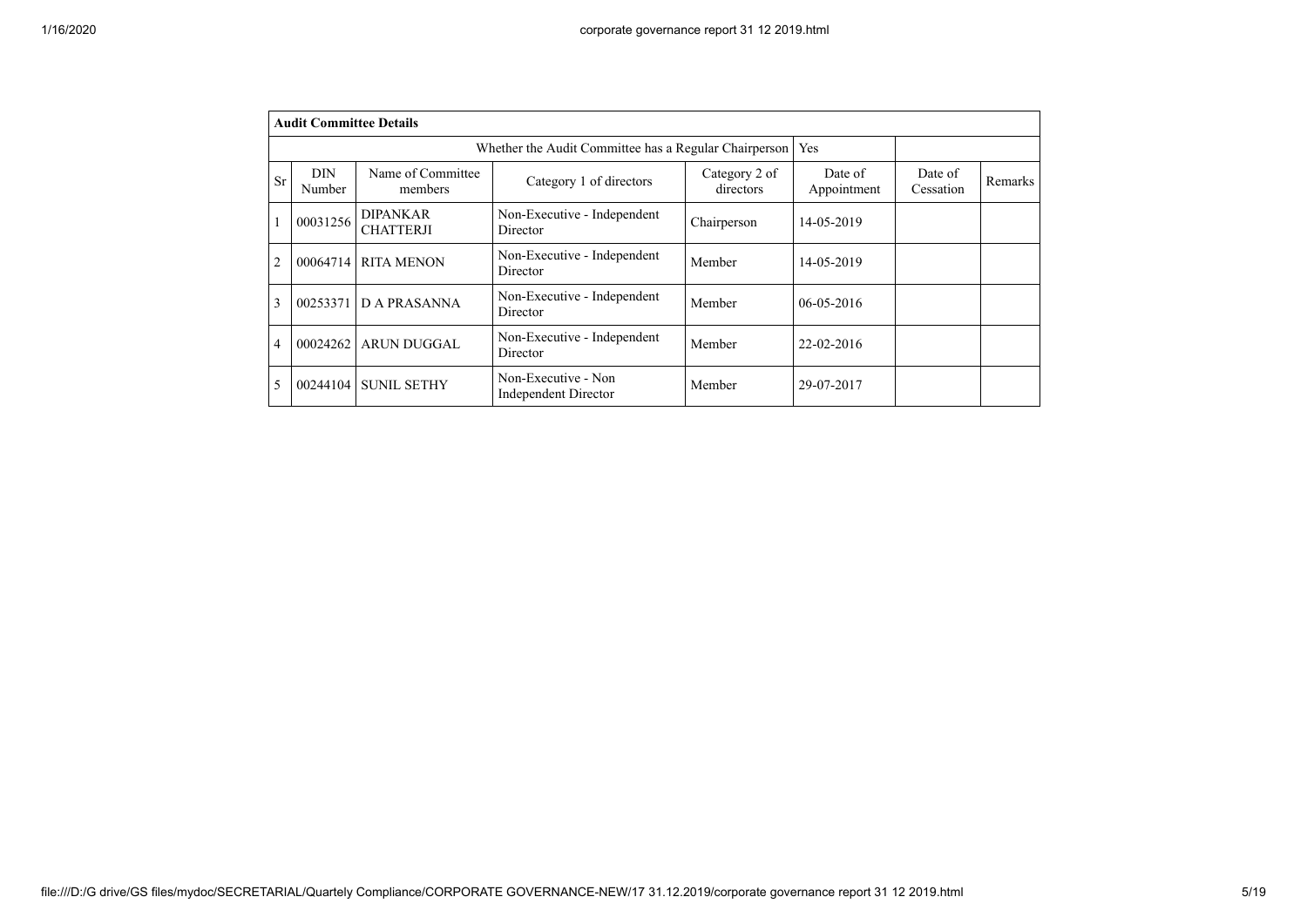|    | Nomination and remuneration committee                                                                         |                                     |                                             |             |                        |                      |         |  |  |  |
|----|---------------------------------------------------------------------------------------------------------------|-------------------------------------|---------------------------------------------|-------------|------------------------|----------------------|---------|--|--|--|
|    | Whether the Nomination and remuneration committee has a Regular Chairperson                                   |                                     |                                             |             |                        |                      |         |  |  |  |
| Sr | Name of Committee<br><b>DIN</b><br>Category 2 of<br>Category 1 of directors<br>directors<br>Number<br>members |                                     |                                             |             | Date of<br>Appointment | Date of<br>Cessation | Remarks |  |  |  |
|    | 00253371                                                                                                      | D A PRASANNA                        | Non-Executive - Independent<br>Director     | Chairperson | $06 - 05 - 2016$       |                      |         |  |  |  |
|    | 00024262                                                                                                      | <b>ARUN DUGGAL</b>                  | Non-Executive - Independent<br>Director     | Member      | 21-07-2017             |                      |         |  |  |  |
| 3  | 00031256                                                                                                      | <b>DIPANKAR</b><br><b>CHATTERJI</b> | Non-Executive - Independent<br>Director     | Member      | 14-05-2019             |                      |         |  |  |  |
| 4  | 00244104                                                                                                      | <b>SUNIL SETHY</b>                  | Non-Executive - Non<br>Independent Director | Member      | 29-07-2017             |                      |         |  |  |  |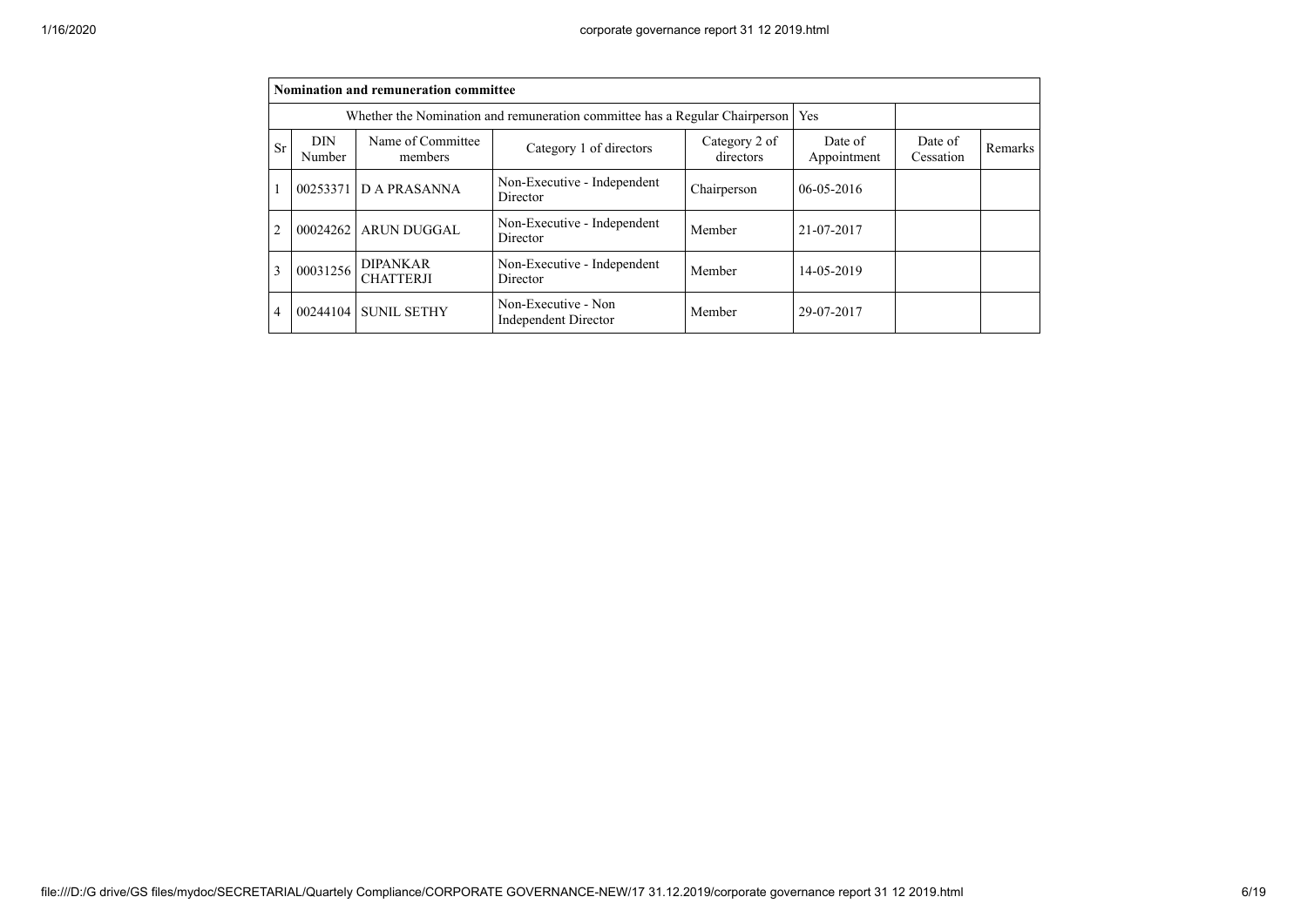|                | <b>Stakeholders Relationship Committee</b>                                                                    |                                                                           |                                         |             |                        |                      |                              |  |  |  |
|----------------|---------------------------------------------------------------------------------------------------------------|---------------------------------------------------------------------------|-----------------------------------------|-------------|------------------------|----------------------|------------------------------|--|--|--|
|                |                                                                                                               | Whether the Stakeholders Relationship Committee has a Regular Chairperson | Yes                                     |             |                        |                      |                              |  |  |  |
| <b>Sr</b>      | Name of Committee<br><b>DIN</b><br>Category 2 of<br>Category 1 of directors<br>directors<br>Number<br>members |                                                                           |                                         |             | Date of<br>Appointment | Date of<br>Cessation | Remarks                      |  |  |  |
|                | 00253371                                                                                                      | <b>DA PRASANNA</b>                                                        | Non-Executive - Independent<br>Director | Chairperson | $06 - 05 - 2016$       |                      | Textual<br>Information $(1)$ |  |  |  |
| $\overline{2}$ | 00064714                                                                                                      | <b>RITA MENON</b>                                                         | Non-Executive - Independent<br>Director | Member      | 14-05-2019             |                      |                              |  |  |  |
| 3              | 00031256                                                                                                      | <b>DIPANKAR</b><br><b>CHATTERJI</b>                                       | Non-Executive - Independent<br>Director | Member      | 14-05-2019             |                      |                              |  |  |  |
| 4              | 00021965                                                                                                      | <b>N SURESH</b><br><b>KRISHNAN</b>                                        | <b>Executive Director</b>               | Member      | 19-10-2015             |                      |                              |  |  |  |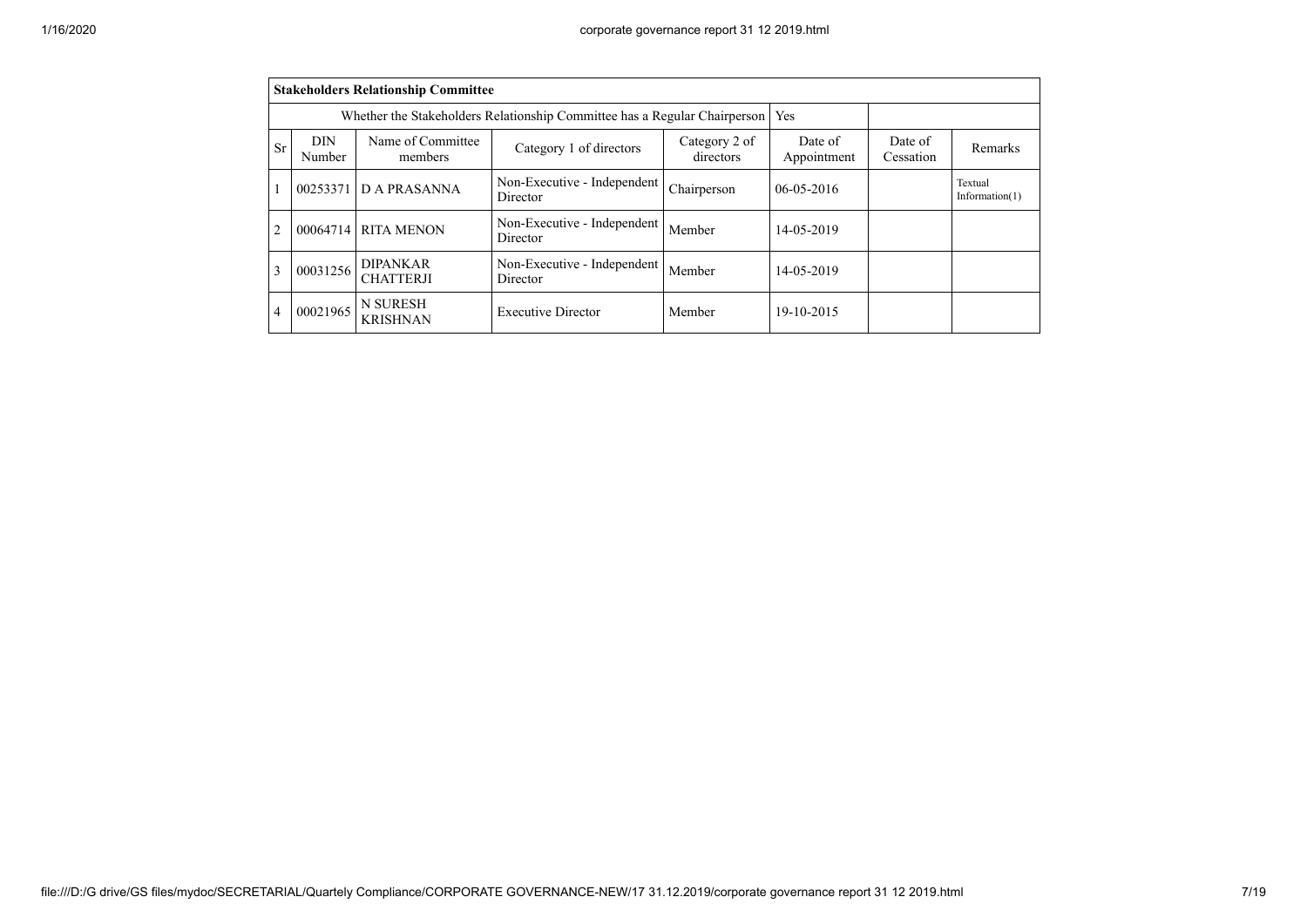|                        | <b>Sr Text Block</b>                                                                                                           |
|------------------------|--------------------------------------------------------------------------------------------------------------------------------|
| Textual Information(1) | Mr. D A Prasanna was appointed as a member of the committee on 06.05.2016 and designated as a<br>Chairperson w.e.f. 14.05.2019 |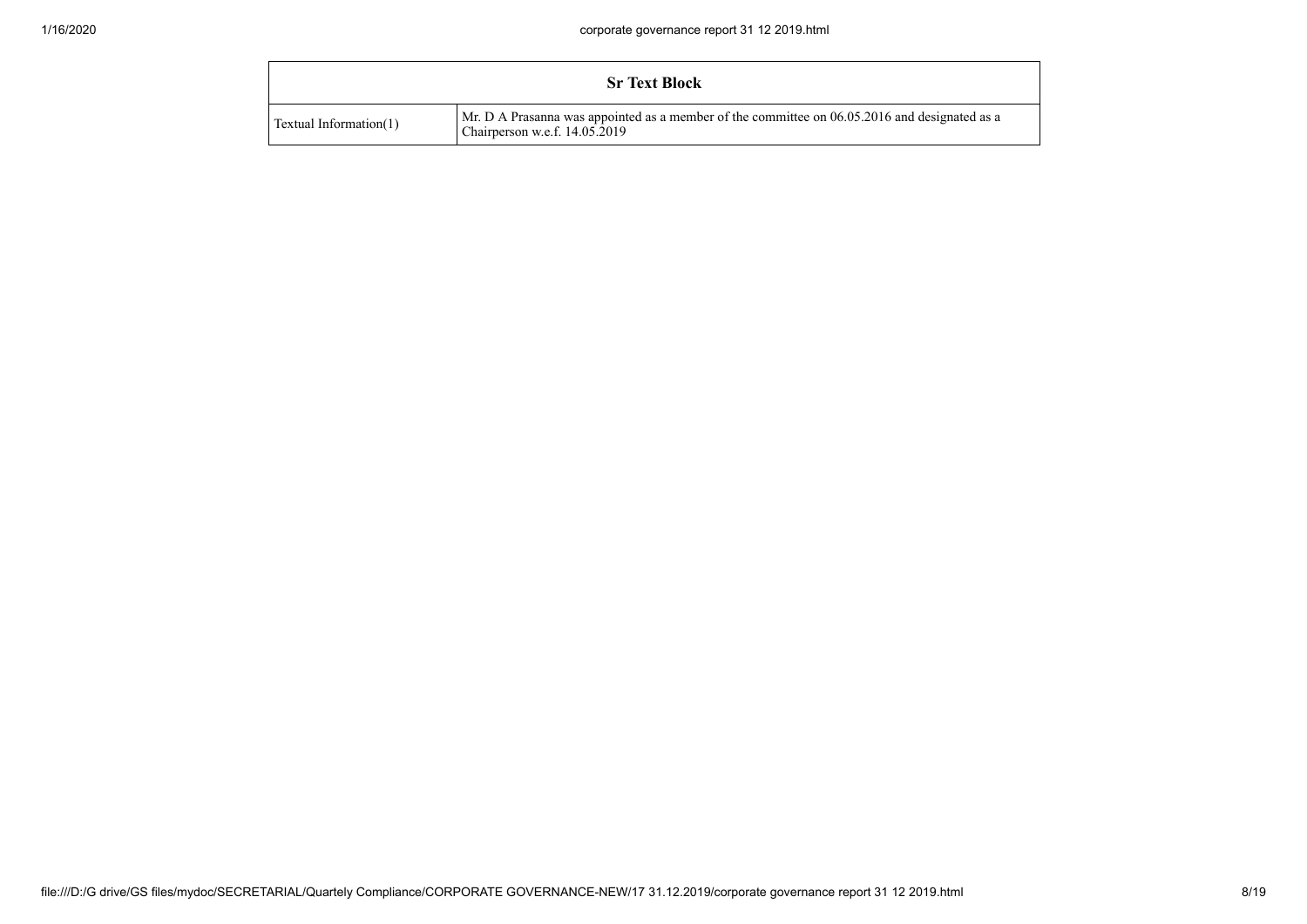|      | <b>Risk Management Committee</b>                                |                              |                            |                            |                        |                      |         |  |  |  |  |
|------|-----------------------------------------------------------------|------------------------------|----------------------------|----------------------------|------------------------|----------------------|---------|--|--|--|--|
|      | Whether the Risk Management Committee has a Regular Chairperson |                              |                            |                            |                        |                      |         |  |  |  |  |
| l Sr | <b>DIN</b><br>Number                                            | Name of Committee<br>members | Category 1 of<br>directors | Category 2 of<br>directors | Date of<br>Appointment | Date of<br>Cessation | Remarks |  |  |  |  |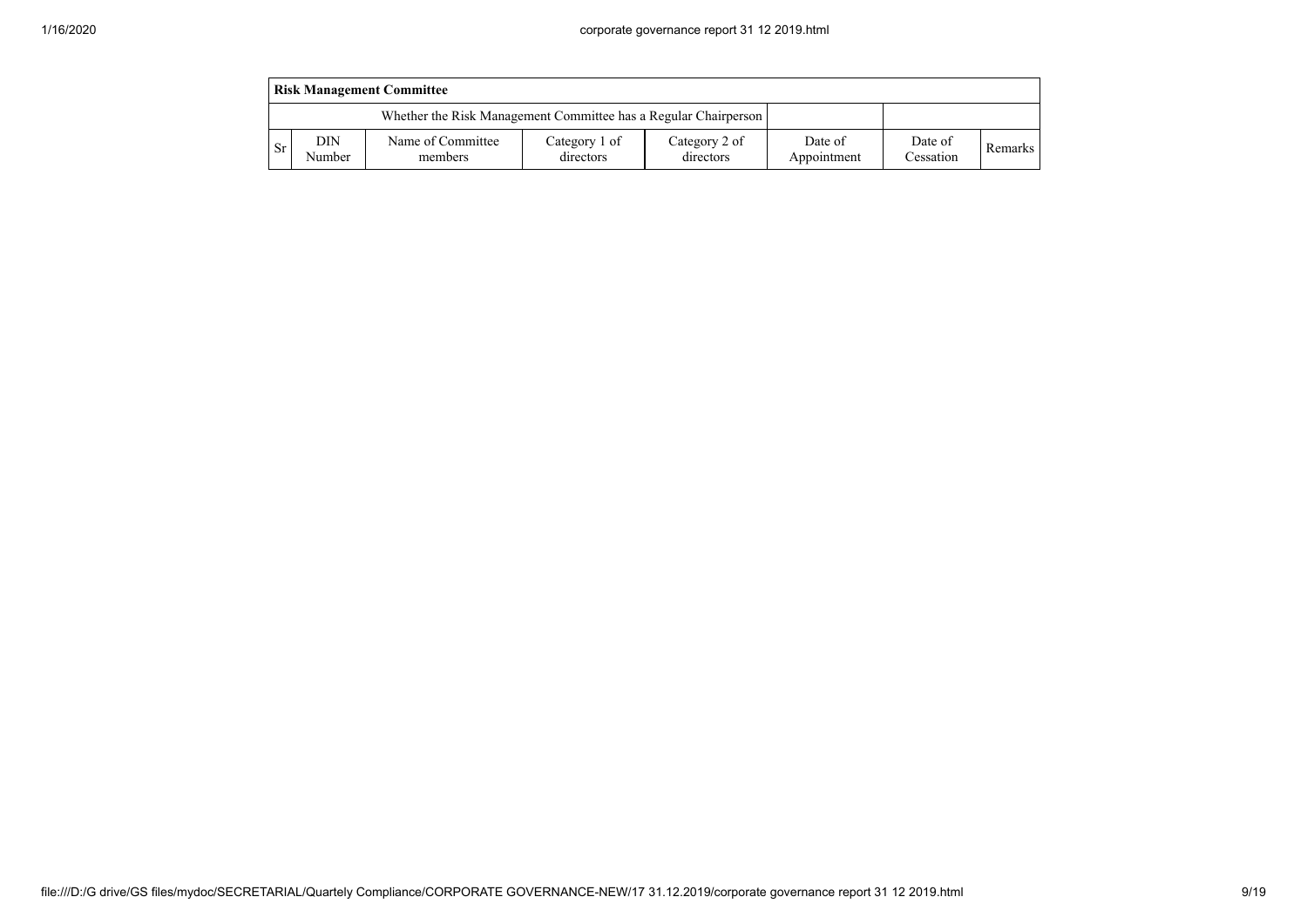|    | <b>Corporate Social Responsibility Committee</b>                                                              |                                                                                 |                                         |             |                        |                      |                              |  |  |  |
|----|---------------------------------------------------------------------------------------------------------------|---------------------------------------------------------------------------------|-----------------------------------------|-------------|------------------------|----------------------|------------------------------|--|--|--|
|    |                                                                                                               | Whether the Corporate Social Responsibility Committee has a Regular Chairperson | Yes                                     |             |                        |                      |                              |  |  |  |
| Sr | Name of Committee<br><b>DIN</b><br>Category 2 of<br>Category 1 of directors<br>directors<br>Number<br>members |                                                                                 |                                         |             | Date of<br>Appointment | Date of<br>Cessation | Remarks                      |  |  |  |
|    | 00064714                                                                                                      | <b>RITA MENON</b>                                                               | Non-Executive - Independent<br>Director | Chairperson | 29-07-2017             |                      | Textual<br>Information $(1)$ |  |  |  |
| 2  | 00253371                                                                                                      | D A PRASANNA                                                                    | Non-Executive - Independent<br>Director | Member      | $06 - 05 - 2016$       |                      |                              |  |  |  |
| 3  | 00021965                                                                                                      | <b>N SURESH</b><br><b>KRISHNAN</b>                                              | <b>Executive Director</b>               | Member      | 14-05-2019             |                      |                              |  |  |  |
| 4  | 00898513                                                                                                      | K PRABHAKAR<br>RAO                                                              | <b>Executive Director</b>               | Member      | 29-07-2017             |                      |                              |  |  |  |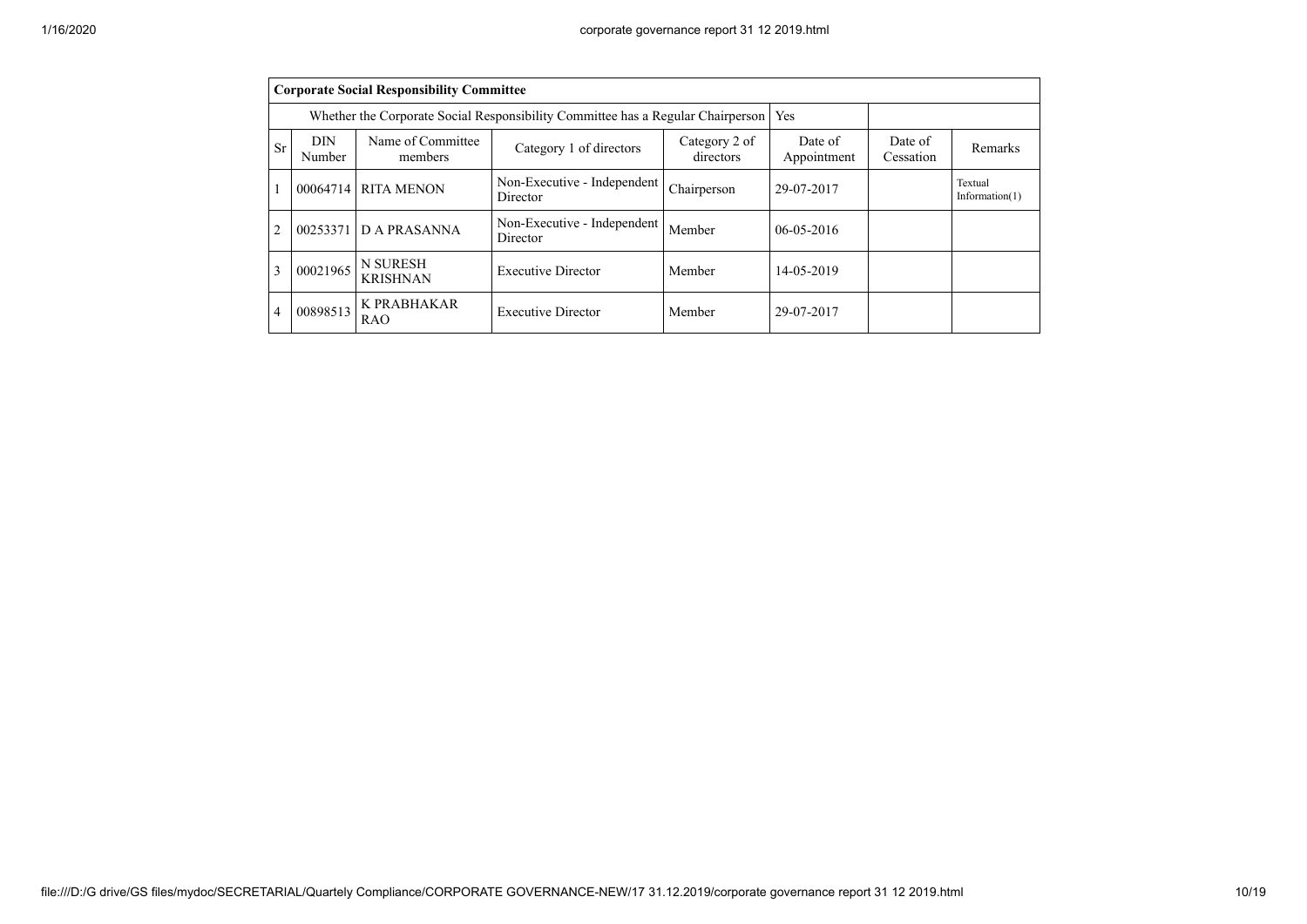|                        | <b>Sr Text Block</b>                                                                                                          |
|------------------------|-------------------------------------------------------------------------------------------------------------------------------|
| Textual Information(1) | Mrs. Rita Menon was appointed as a member of the committee on 29.07.2017 and designated as a<br>Chairperson w.e.f. 14.05.2019 |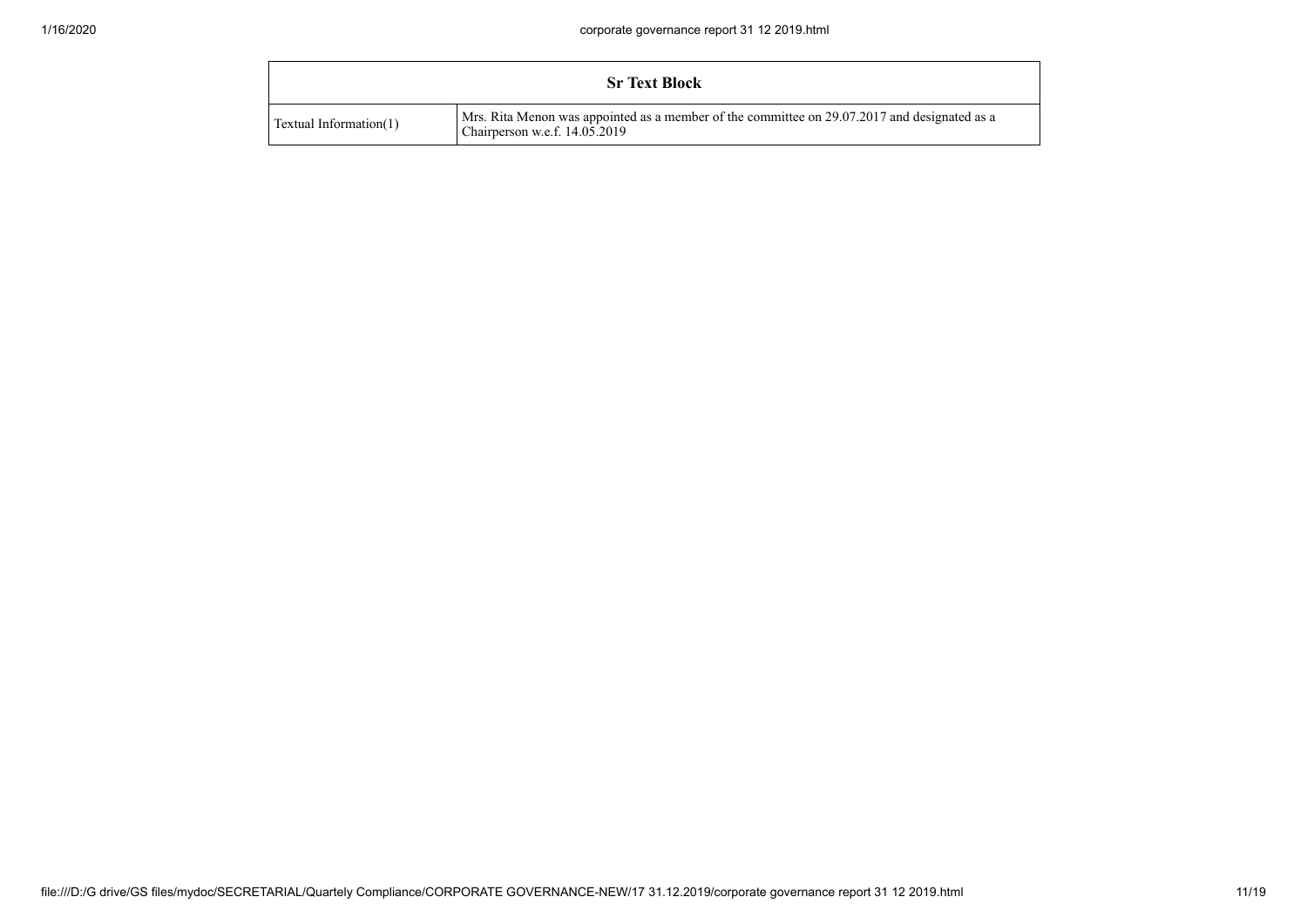| <b>Other Committee</b> |                                                                                                                                     |  |  |
|------------------------|-------------------------------------------------------------------------------------------------------------------------------------|--|--|
|                        | Sr   DIN Number   Name of Committee members   Name of other committee   Category 1 of directors   Category 2 of directors   Remarks |  |  |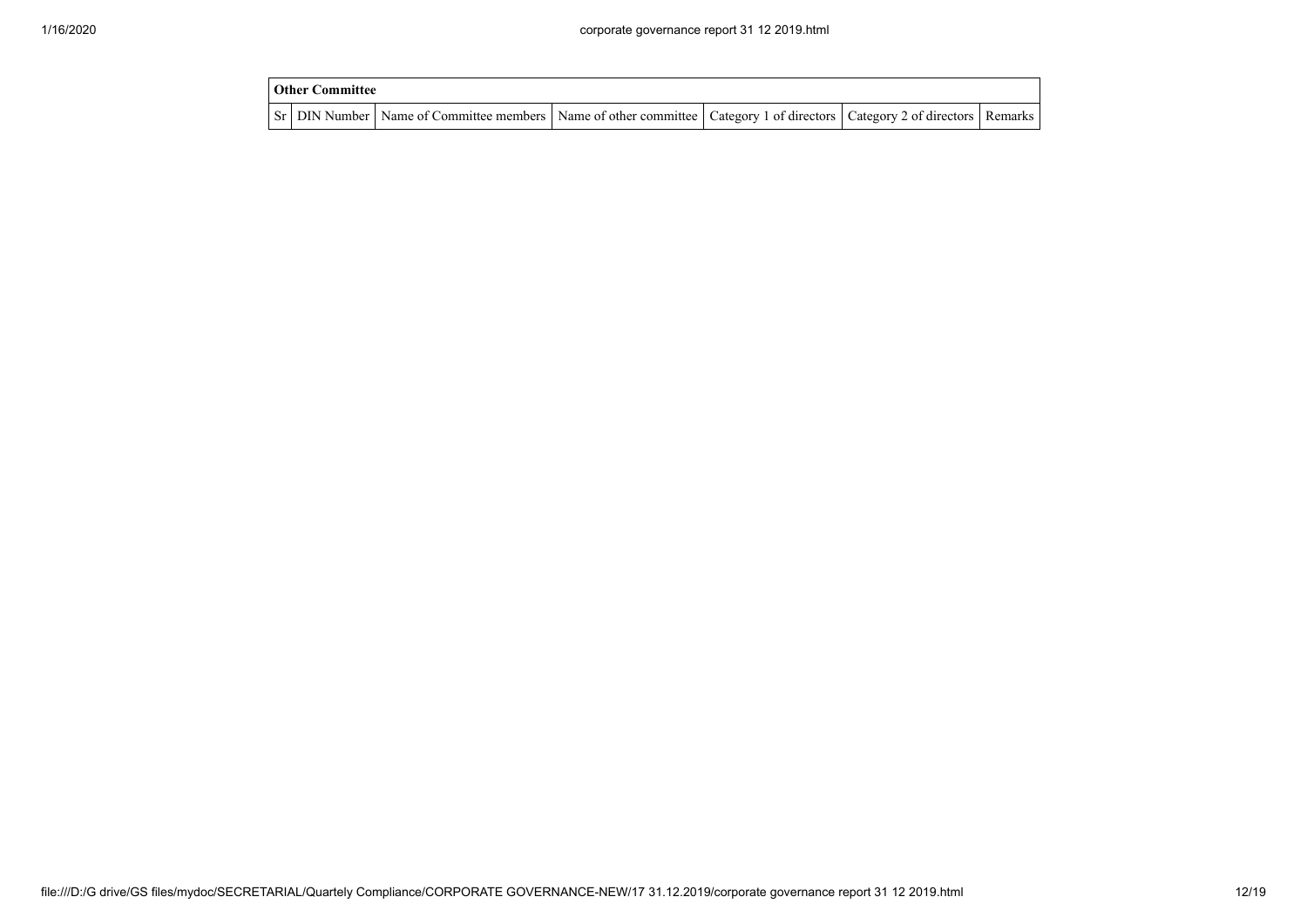|                                                                     | <b>Annexure 1</b>                                           |                                                               |                                                                   |                                       |                                                     |                                    |                                                           |
|---------------------------------------------------------------------|-------------------------------------------------------------|---------------------------------------------------------------|-------------------------------------------------------------------|---------------------------------------|-----------------------------------------------------|------------------------------------|-----------------------------------------------------------|
| <b>Annexure 1</b>                                                   |                                                             |                                                               |                                                                   |                                       |                                                     |                                    |                                                           |
| <b>III. Meeting of Board of Directors</b>                           |                                                             |                                                               |                                                                   |                                       |                                                     |                                    |                                                           |
| Disclosure of notes on meeting of board of<br>directors explanatory |                                                             |                                                               |                                                                   |                                       |                                                     |                                    |                                                           |
| <b>Sr</b>                                                           | $Date(s)$ of meeting<br>(if any) in the<br>previous quarter | $Date(s)$ of<br>meeting (if any)<br>in the current<br>quarter | Maximum gap between<br>any two consecutive (in<br>number of days) | Notes for<br>not<br>providing<br>Date | Whether<br>requirement of<br>Ouorum met<br>(Yes/No) | Number of<br>Directors<br>present* | No. of Independent<br>Directors attending<br>the meeting* |
|                                                                     | 12-08-2019                                                  |                                                               |                                                                   |                                       | Yes                                                 | 8                                  | 4                                                         |
| $\overline{2}$                                                      |                                                             | 22-10-2019                                                    | 70                                                                |                                       | Yes                                                 | 8                                  | 4                                                         |
| 3                                                                   |                                                             | 13-11-2019                                                    | 21                                                                |                                       | Yes                                                 | 3                                  |                                                           |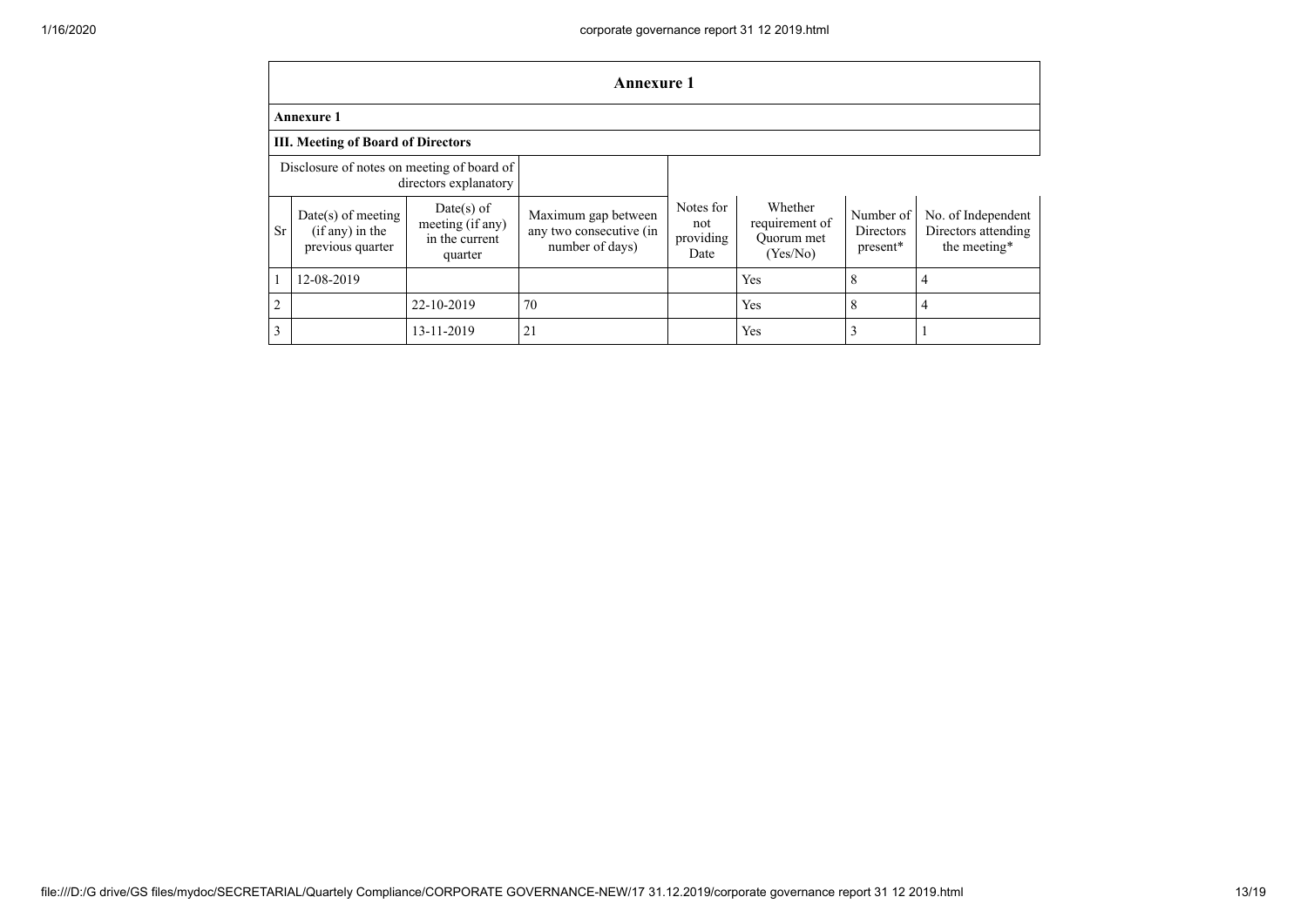|                | <b>Annexure 1</b>                                        |                                                                                                         |                                                                      |                               |                                       |                                                     |                                       |                                                                        |
|----------------|----------------------------------------------------------|---------------------------------------------------------------------------------------------------------|----------------------------------------------------------------------|-------------------------------|---------------------------------------|-----------------------------------------------------|---------------------------------------|------------------------------------------------------------------------|
|                | <b>IV. Meeting of Committees</b>                         |                                                                                                         |                                                                      |                               |                                       |                                                     |                                       |                                                                        |
|                | Disclosure of notes on meeting of committees explanatory |                                                                                                         |                                                                      |                               |                                       |                                                     |                                       |                                                                        |
| <b>Sr</b>      | Name of<br>Committee                                     | $Date(s)$ of meeting (Enter dates<br>of Previous quarter and Current<br>quarter in chronological order) | Maximum gap<br>between any two<br>consecutive (in<br>number of days) | Name of<br>other<br>committee | Reson for<br>not<br>providing<br>date | Whether<br>requirement<br>of Quorum<br>met (Yes/No) | Number<br>of<br>Directors<br>present* | No. of<br>Independent<br><b>Directors</b><br>attending the<br>meeting* |
| $\mathbf{1}$   | Audit<br>Committee                                       | 12-08-2019                                                                                              |                                                                      |                               |                                       | Yes                                                 | 5                                     | 4                                                                      |
| $\overline{2}$ | Audit<br>Committee                                       | 27-08-2019                                                                                              | 14                                                                   |                               |                                       | Yes                                                 | 5                                     | 4                                                                      |
| 3              | Audit<br>Committee                                       | 22-10-2019                                                                                              | 55                                                                   |                               |                                       | Yes                                                 | 5                                     | 4                                                                      |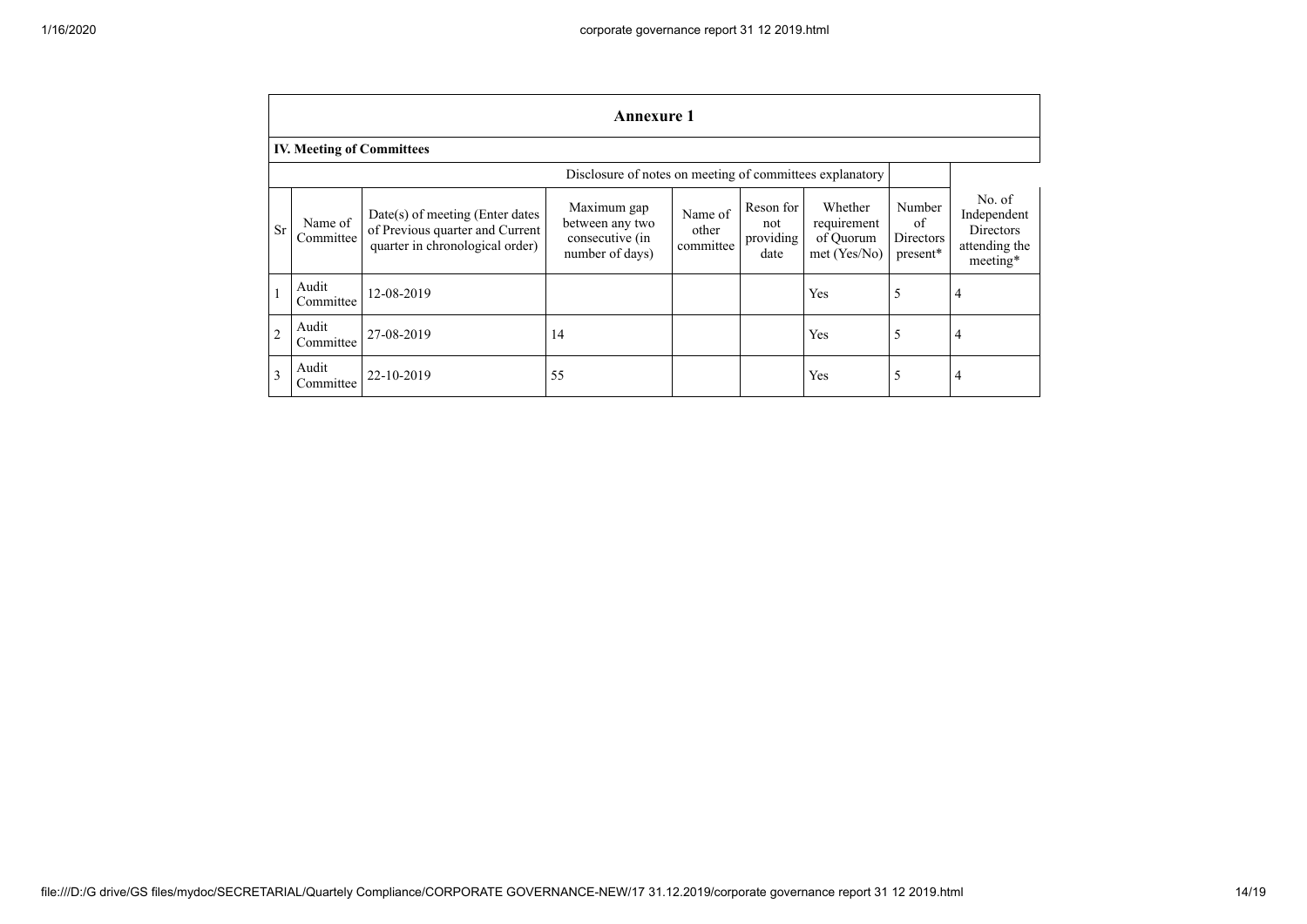|                | Annexure 1                                                                                                |                                  |                                                                    |  |  |
|----------------|-----------------------------------------------------------------------------------------------------------|----------------------------------|--------------------------------------------------------------------|--|--|
|                | V. Related Party Transactions                                                                             |                                  |                                                                    |  |  |
|                | Subject                                                                                                   | Compliance status<br>(Yes/No/NA) | If status is "No" details of non-<br>compliance may be given here. |  |  |
|                | Whether prior approval of audit committee obtained                                                        | Yes                              |                                                                    |  |  |
| 2              | Whether shareholder approval obtained for material RPT                                                    | NA                               |                                                                    |  |  |
| $\overline{3}$ | Whether details of RPT entered into pursuant to omnibus approval<br>have been reviewed by Audit Committee | Yes                              |                                                                    |  |  |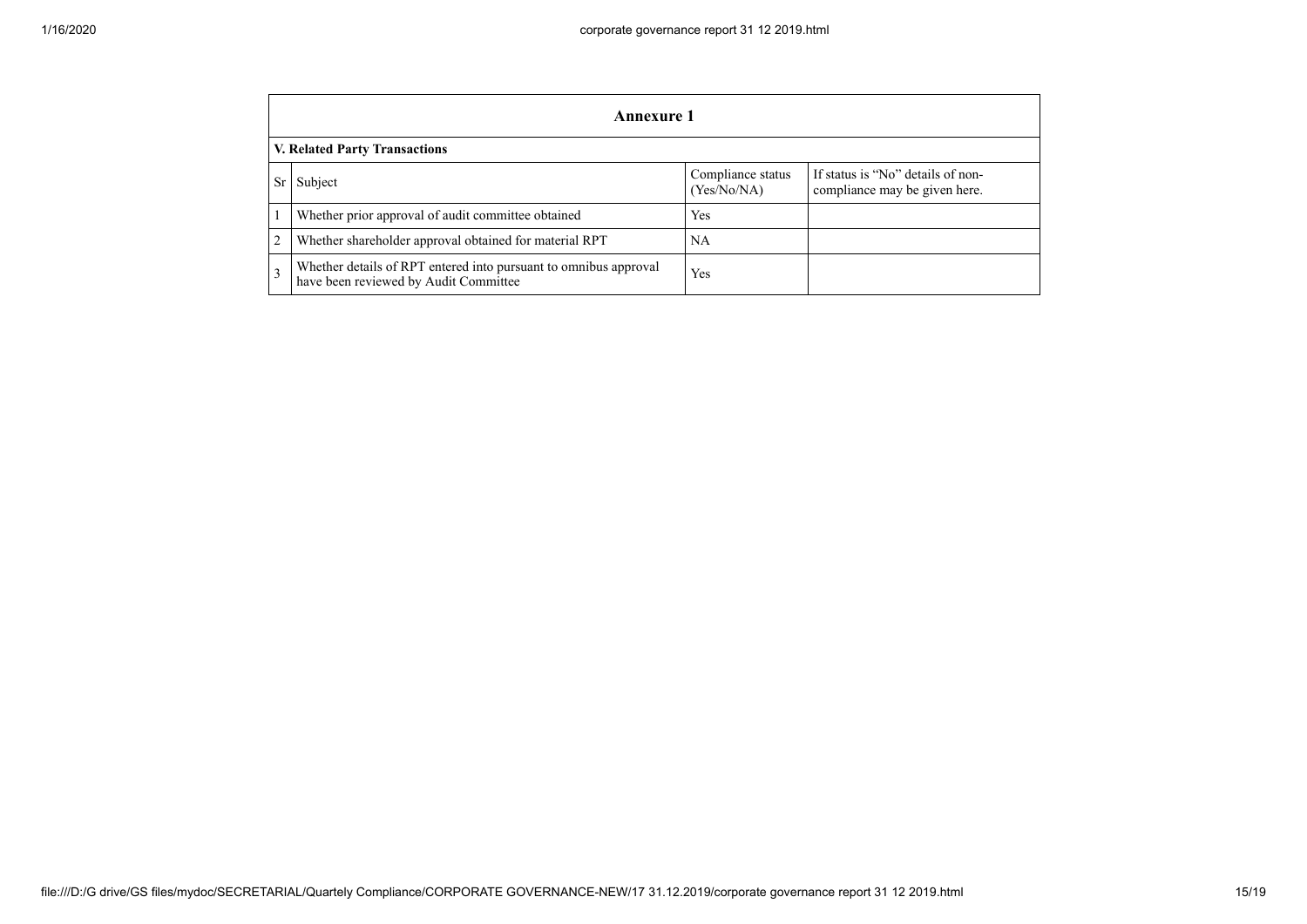|                | <b>Annexure 1</b>                                                                                                                                                                                               |                               |  |  |  |  |
|----------------|-----------------------------------------------------------------------------------------------------------------------------------------------------------------------------------------------------------------|-------------------------------|--|--|--|--|
|                | <b>VI. Affirmations</b>                                                                                                                                                                                         |                               |  |  |  |  |
|                | Sr Subject                                                                                                                                                                                                      | Compliance<br>status (Yes/No) |  |  |  |  |
|                | The composition of Board of Directors is in terms of SEBI (Listing obligations and disclosure requirements)<br>Regulations, 2015                                                                                | Yes                           |  |  |  |  |
| $\overline{2}$ | The composition of the following committees is in terms of SEBI(Listing obligations and disclosure requirements)<br>Regulations, 2015 a. Audit Committee                                                        | Yes                           |  |  |  |  |
| 3              | The composition of the following committees is in terms of SEBI(Listing obligations and disclosure requirements)<br>Regulations, 2015. b. Nomination & remuneration committee                                   | Yes                           |  |  |  |  |
| $\overline{4}$ | The composition of the following committees is in terms of SEBI(Listing obligations and disclosure requirements)<br>Regulations, 2015. c. Stakeholders relationship committee                                   | Yes                           |  |  |  |  |
| 5              | The composition of the following committees is in terms of SEBI(Listing obligations and disclosure requirements)<br>Regulations, 2015. d. Risk management committee (applicable to the top 500 listed entities) | <b>NA</b>                     |  |  |  |  |
| 6              | The committee members have been made aware of their powers, role and responsibilities as specified in SEBI<br>(Listing obligations and disclosure requirements) Regulations, 2015.                              | Yes                           |  |  |  |  |
| $\overline{7}$ | The meetings of the board of directors and the above committees have been conducted in the manner as specified in<br>SEBI (Listing obligations and disclosure requirements) Regulations, 2015.                  | Yes                           |  |  |  |  |
| 8              | This report and/or the report submitted in the previous quarter has been placed before Board of Directors.                                                                                                      | Yes                           |  |  |  |  |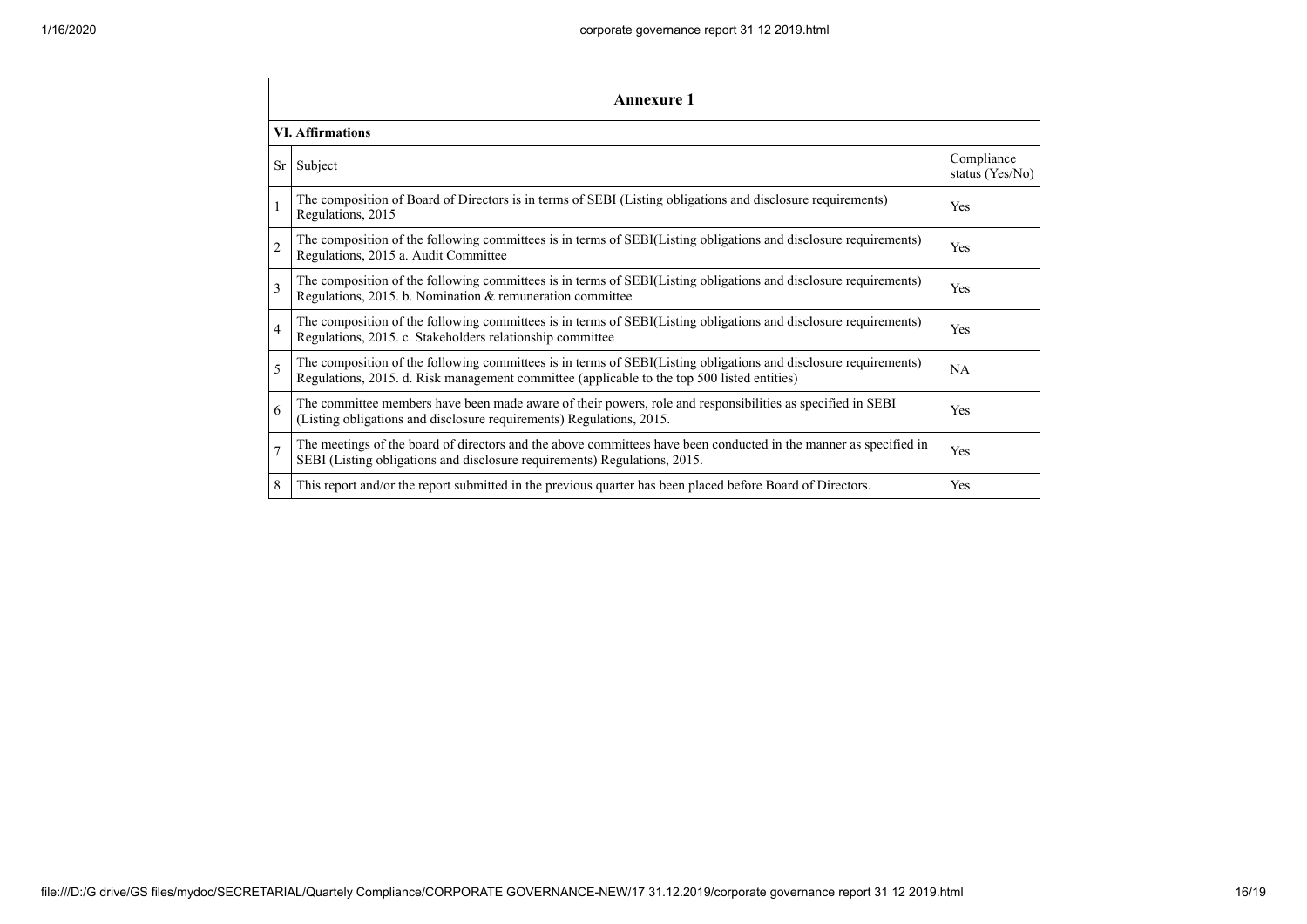|     | <b>Annexure 1</b> |                                          |  |
|-----|-------------------|------------------------------------------|--|
| -Sr | Subject           | Compliance status                        |  |
|     | Name of signatory | Vijayamahantesh Khannur                  |  |
|     | Designation       | Company Secretary and Compliance Officer |  |